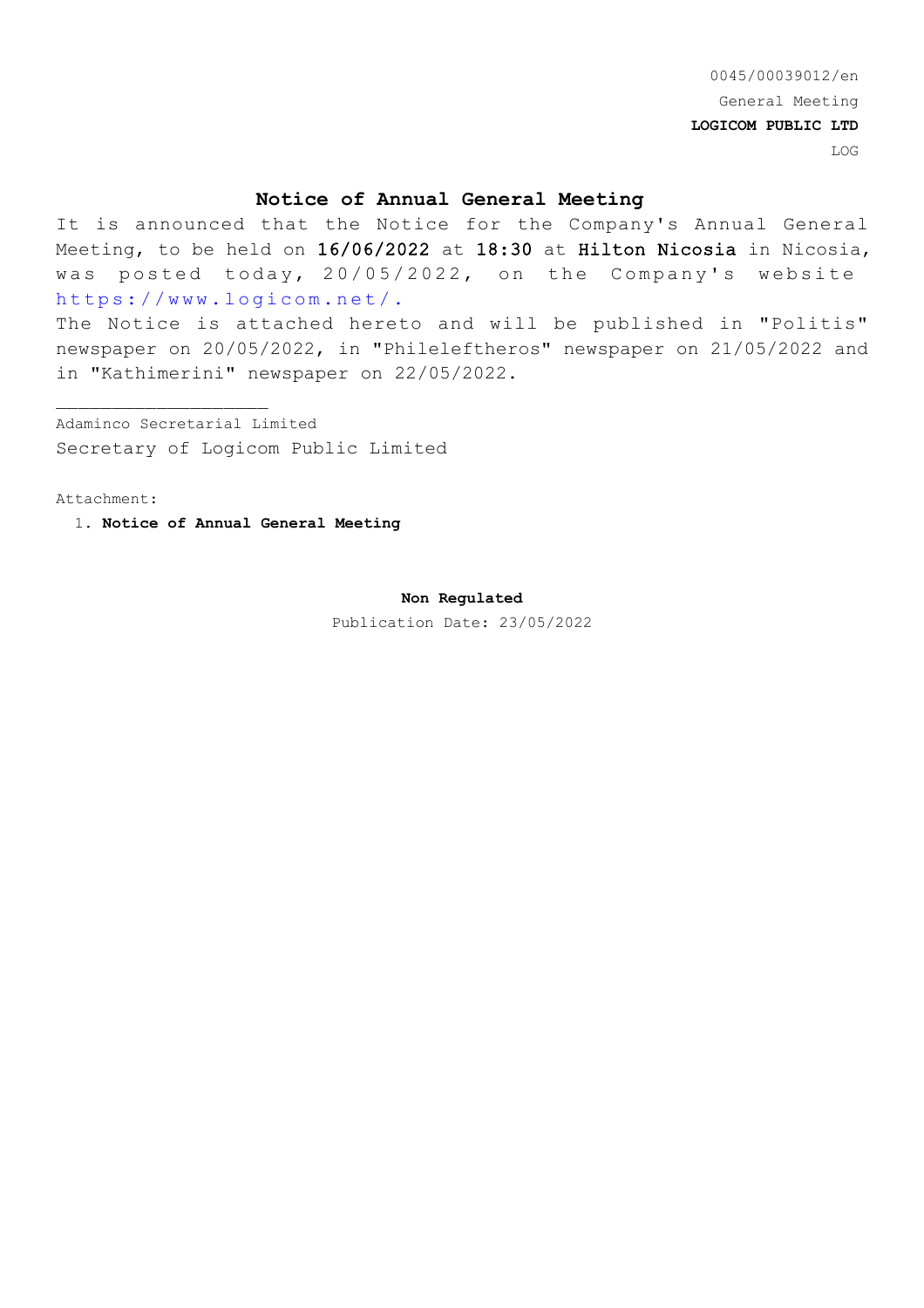# **LOGICOM PUBLIC LIMITED**

## **NOTICE OF ANNUAL GENERAL MEETING**

Notice is hereby given that the Company's Annual General Meeting will be held at **Hilton Nicosia**, in **Nicosia**, on **Thursday 16 June 2022** at **18.30** to transact:

- I. The following **ordinary** business:
	- A. Examination of the Management Report, the Corporate Governance Report, the Audited Annual Financial Statements of the Holding Company, the Audited Consolidated Financial Statements of the Company for 2021 and the Auditors' Report.
	- B. Approval of dividend.
	- C. Re-election of the following members to the Board of Directors, by separate vote:
		- (i) Mr. Anthoulis Papachristoforou
		- (ii) Mr. Christoforos Hadjikyprianou, and
		- (iii) Mr. Andreas Constantinides
	- D. Election of Mr. Neoclis Nicolaou as member of the Board of Directors.
	- E. Determination of the remuneration of Board members.
	- F. Appointment of the Company's Auditors and authorisation of the Board of Directors to determine their fees.
- II. And the following **special** business:
	- A. Examination and, if deemed proper, approval of the following resolution as Special Resolution:

## SPECIAL RESOLUTION

That the Company's Board of Directors be authorised and it is hereby autorised to acquire, on behalf of the Company, its own shares within twelve months from the date of this decision, subject to the following terms and conditions:

- 1. The acquisition shall be effected by private agreement or from the stock market using realised and undistributed profits and/or otherwise as may be permitted by Law.
- 2. The total nominal value of the shares to be acquired and held, including the shares held by the Company and/or a third party on behalf of the Company, shall at no time exceed ten per cent (10%) of the issued capital or twenty-five per cent